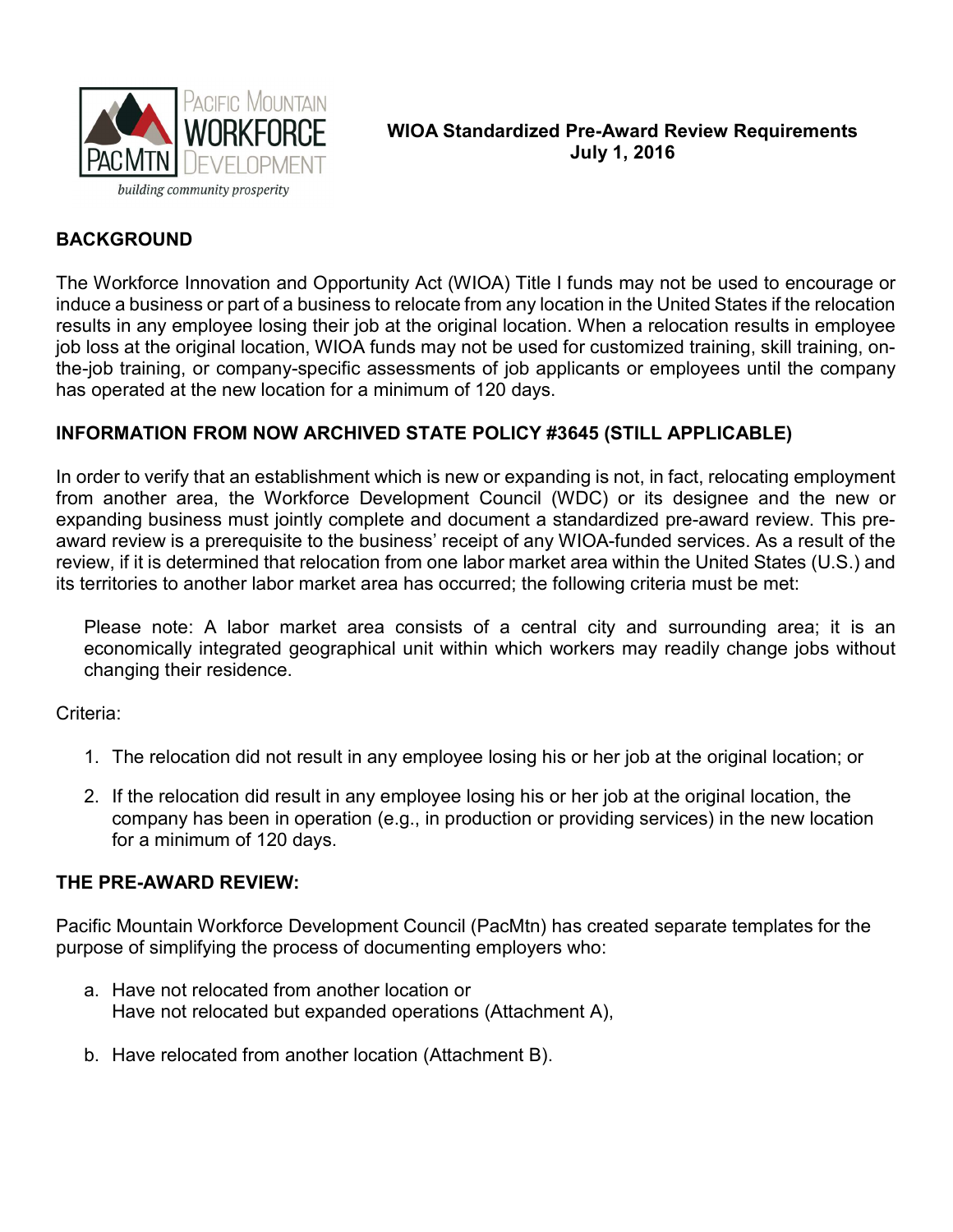### Attachment A PACMTN STANDARDIZED PRE-AWARD REVIEW (7/1/16) BUSINESS HAS NOT RELOCATED FROM ANOTHER LOCATION

#### BUSINESS INFORMATION:

1) Provide the name(s) under which the establishment does business (including predecessors and successors in interest).

| а.                                                                         |  |  |  |
|----------------------------------------------------------------------------|--|--|--|
| D.                                                                         |  |  |  |
| 2) Date the company or establishment did or will commence operations. Date |  |  |  |

3) The name, title & address of the company official certifying the information.

| Name &<br>litle: |  |  |  |
|------------------|--|--|--|
|                  |  |  |  |

## EMPLOYER CERTIFICATIONS:

1. The employer certifies that the business is not a relocation to the address of operation:

Address: \_\_\_\_\_\_\_\_\_\_\_\_\_\_\_\_\_\_\_\_\_\_\_\_\_\_\_\_\_\_\_\_\_\_\_\_\_\_\_\_\_\_\_\_\_\_

2. The employer agrees to defend, indemnify, and save the state of Washington, and the Pacific Mountain Workforce Development Council (PacMtn) as the reviewing entity harmless from and against any and all liability, loss, damage, cost, and expense, including court costs and attorney fees (whether or not litigation be commenced), of whatever nature or type, including WIOA disallowed costs, that the State or PacMtn may suffer, incur or be required to pay, which result from the employer's failure to provide accurate information in response to the WIOA Pre-Award Review.

As the authorized official of the employer, I certify that the WIOA Standardized Pre-Award Review information set forth above is true and accurate.

Authorized Representative's Name and Title

Signature and Date

## PACMTN CERTIFICATION:

The WIOA pre-award review was conducted in accordance with WIOA State Policy on Business Relocation: Standardized Pre-Award Review. Neither the State of Washington or PacMtn as the Entity conducting the review, shall be legally liable regarding the responses provided by the employer during the conduct of this review. Based upon this review, WIOA Title I assistance to this establishment is:

□ Appropriate

□ Not Appropriate

Reviewer's Name & Title: \_\_\_\_\_\_\_\_\_\_\_\_\_\_\_\_\_\_\_\_\_\_\_\_\_\_\_\_\_\_\_\_\_\_\_\_\_\_\_\_\_\_\_\_\_\_\_

Signature: \_\_\_\_\_\_\_\_\_\_\_\_\_\_\_\_\_\_\_\_\_\_\_\_\_\_\_\_\_\_\_\_\_ Date: \_\_\_\_\_\_\_\_\_\_\_\_\_\_\_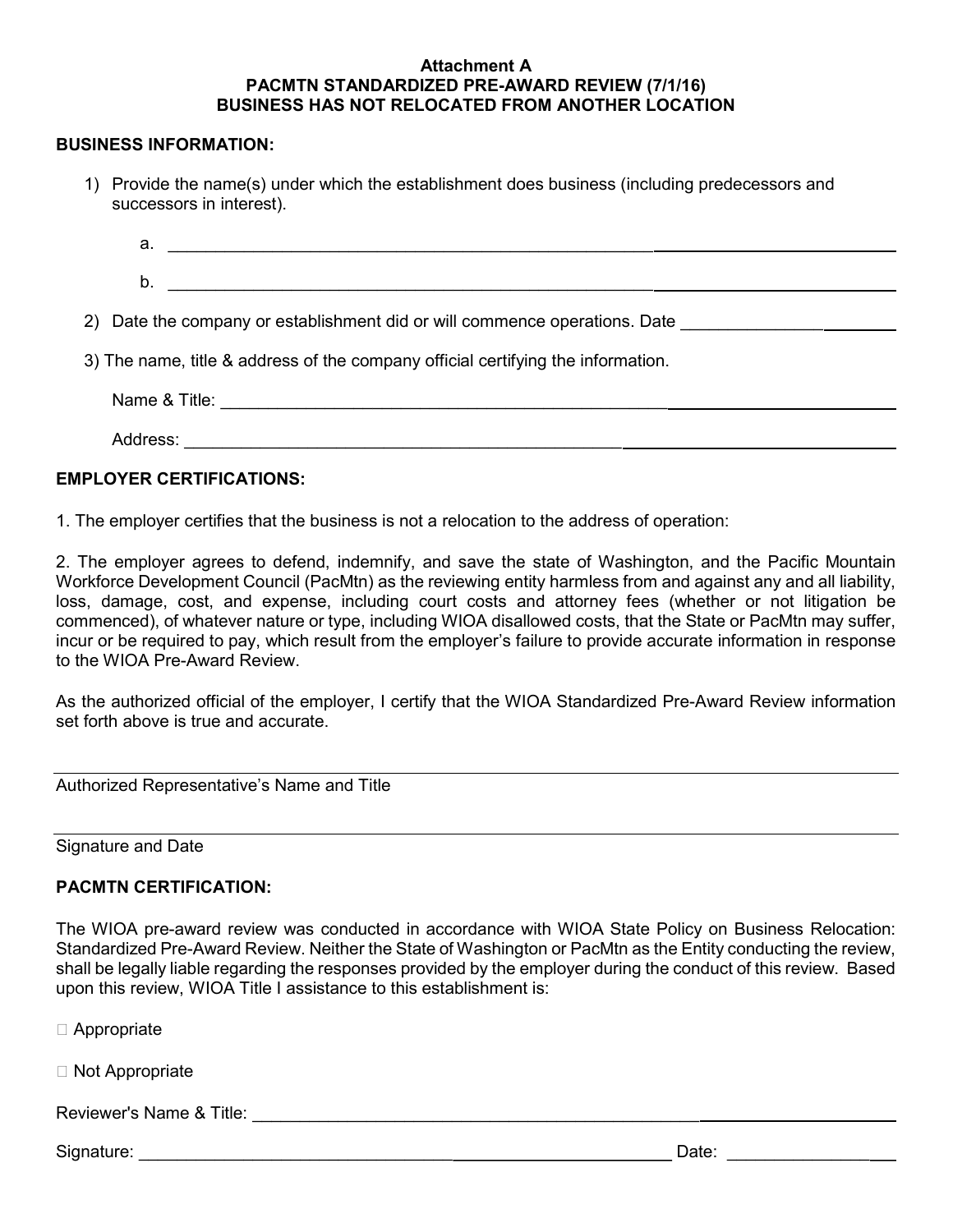## Attachment B – Page 1 of 2

### PACMTN STANDARDIZED PRE-AWARD REVIEW (7/1/2016) FOR BUSINESS THAT HAS RELOCATED FROM ANOTHER LOCATION

#### BUSINESS INFORMATION:

1) Provide the name(s) under which the establishment does business (including predecessors and successors in interest).

| $\mathsf{a.}$ $\qquad \qquad$                                                                                                                                                                                                 |
|-------------------------------------------------------------------------------------------------------------------------------------------------------------------------------------------------------------------------------|
| $\mathsf b.$                                                                                                                                                                                                                  |
| 2) Provide the current address that the company has relocated to:                                                                                                                                                             |
|                                                                                                                                                                                                                               |
|                                                                                                                                                                                                                               |
| 3) Name and title of the company official certifying the relocation information:                                                                                                                                              |
| Name: Name: Name: Name: Name: Name: Name: Name: Name: Name: Name: Name: Name: Name: Name: Name: Name: Name: Name: Name: Name: Name: Name: Name: Name: Name: Name: Name: Name: Name: Name: Name: Name: Name: Name: Name: Name: |
|                                                                                                                                                                                                                               |
|                                                                                                                                                                                                                               |
|                                                                                                                                                                                                                               |

## REQUIREMENTS FOR A BUSINESS THAT RELOCATES:

Email:

When the employer has relocated from one labor market area within the United States and its territories to another labor market area, the following information must be obtained from the employer:

1) Name and address of any facility in another geographic location that has been or will be closed or from which business is being transferred.

|  | a) Company Name: 2008 2009 2012 2022 2023 2024 2022 2023 2024 2022 2023 2024 2022 2023 2024 2022 2024 2022 20 |
|--|---------------------------------------------------------------------------------------------------------------|
|  | b) Street Address:                                                                                            |
|  | c) City/State/Zip:                                                                                            |
|  | 2) WARN notice information:                                                                                   |
|  |                                                                                                               |

- a) Was a WARN notice filed: Yes No
- 3) A statement about job losses at the former location (Provide this as an attachment):